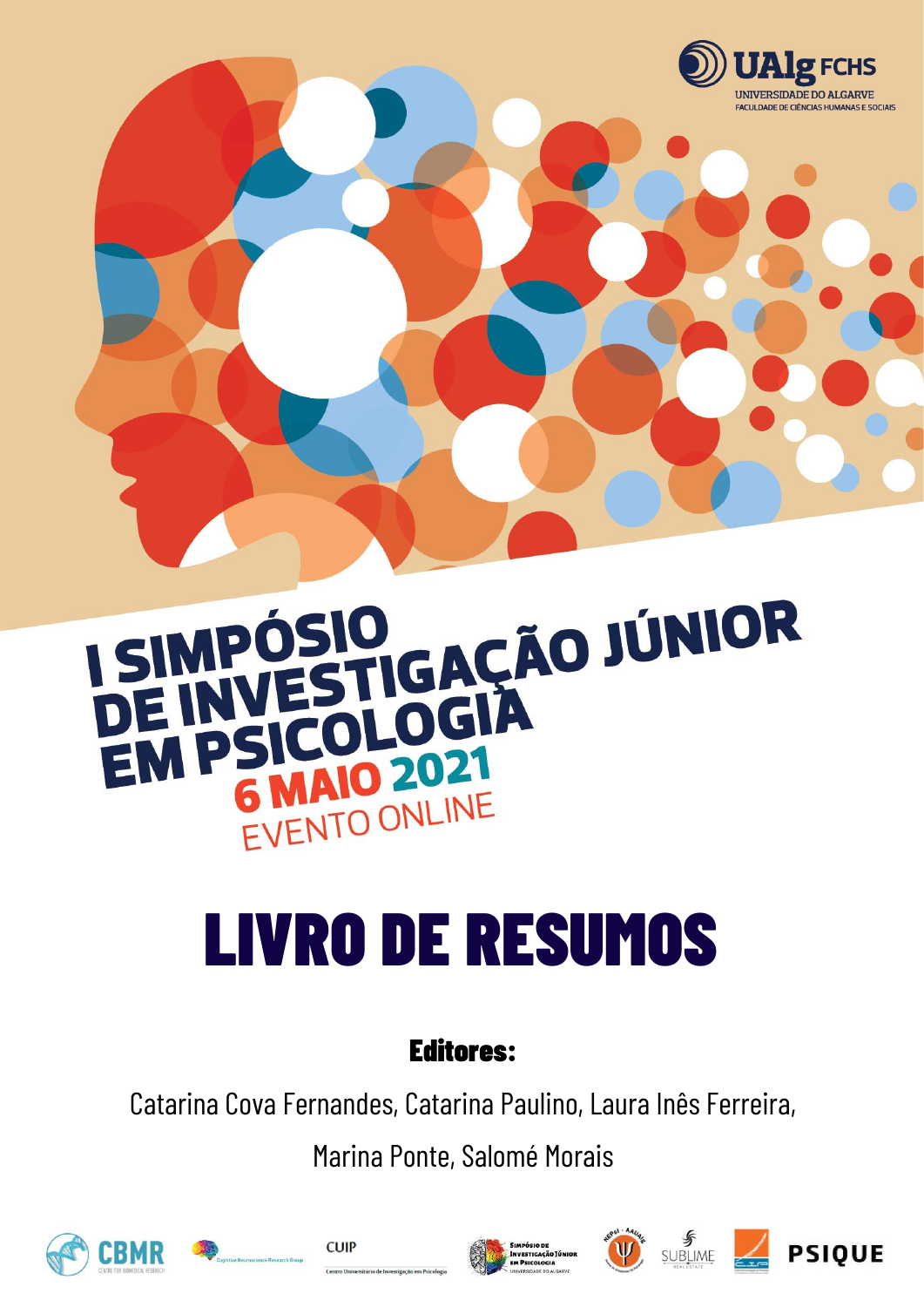## I SIMPÓSIO DE INVESTIGAÇÃO JÚNIOR EM PSICOLOGIA

A Importância da Investigação em Psicologia

## **RESUMOS**

**Editado por:** Catarina Cova Fernandes, Catarina Paulino, Laura Inês Ferreira, Marina Ponte, Salomé Morais

6 de Maio de 2021, Universidade do Algarve